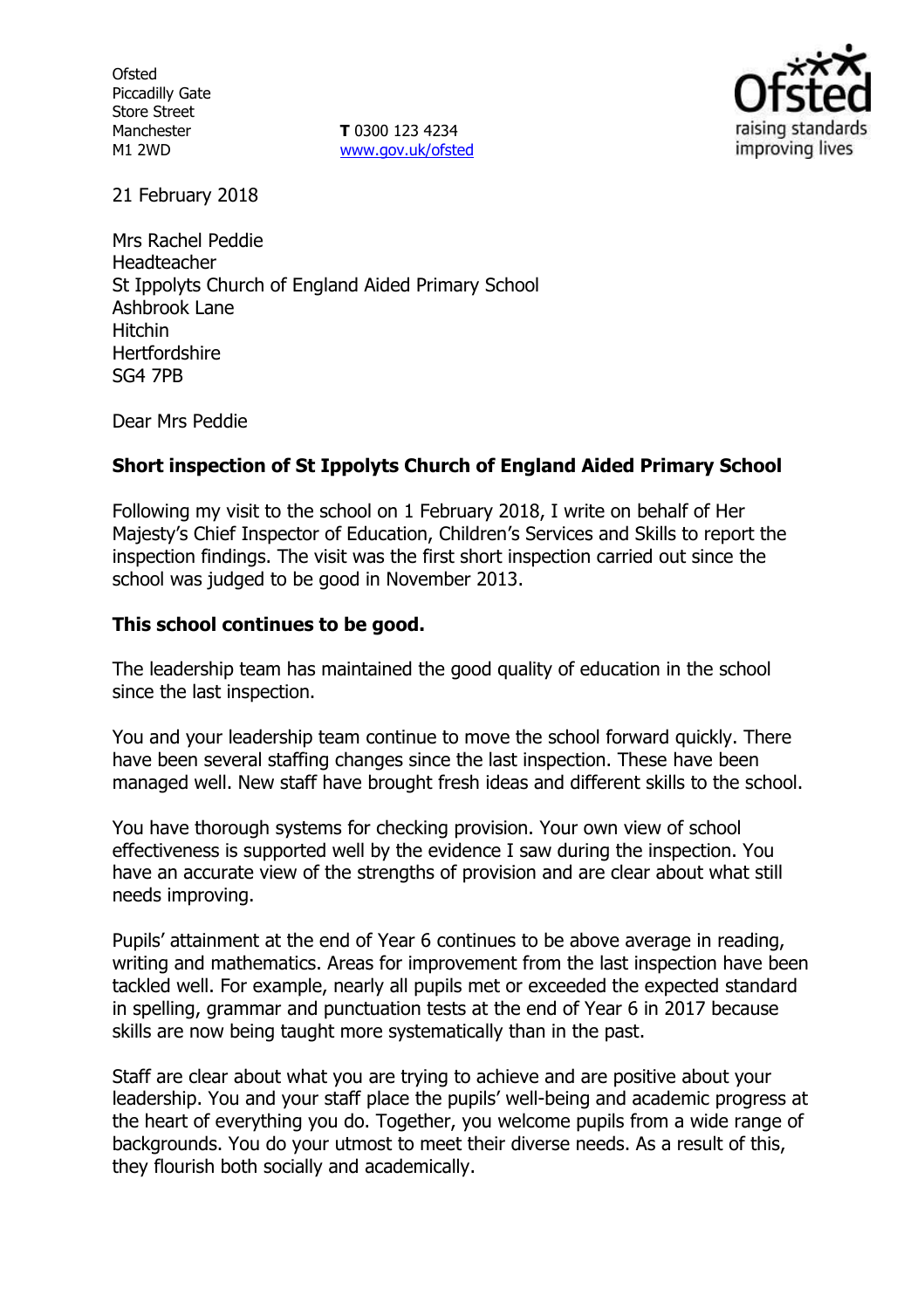

Your pupils are brilliant ambassadors for the school. Their conduct at playtime and lunchtime is exemplary. They are polite and courteous to visitors. Pupils show good concern for each other and have a good understanding of why rules are important. They respond quickly to instructions and work hard nearly all of the time.

The school teaches important personal qualities through its 'values education'. Staff model tolerance, respect and kindness in their interactions with each other and the pupils. Consequently, you are producing well-rounded and confident pupils who are well prepared for later life.

Pupils very keenly take responsibility, for example by being buddies or play leaders or by leading acts of worship. The school council gives pupils a good voice in the life of the school and introduces them to the concept of democracy. Pupils are pleased that their views are listened to and acted upon.

Pupils greatly enjoy school. They like the way that you make learning fun and engaging through the imaginative use of trips and 'special days'. The curriculum includes a good focus on creativity and sport. The high-quality artwork on display in the entrance hall shows the extremely positive effect of your recent 'Art Day' on the topic of India.

We talked about the responses to Parent View, the Ofsted parent survey. While a large majority would recommend the school to other parents and carers, not all would. You know that you will need to continue to work with the parent body to ensure that all understand what you are trying to achieve and how.

One area of concern raised by parents was the information they receive on their children's progress. I found that the school provides a good range of information to parents about life in school and their children's learning. Annual reports at the end of each year are extremely detailed and there are regular parent consultation meetings for face-to-face discussions.

An area of the school that parents are especially positive about is the early years provision. I agree that children get off to a very strong start in the Reception class. Adults plan an exciting range of activities, both indoors and outdoors, that meet children's differing needs well, helping them to make good progress. Consequently, attainment at the end of the Reception Year has been above average for the last three years.

Governors know the school well. You keep them well informed so that they can provide the right level of support and challenge. They produce a very comprehensive report at the end of each year, which captures accurately what life is like in school.

# **Safeguarding is effective.**

Senior leaders and the governing body ensure that safeguarding arrangements are fit for purpose and promote a vigilant and effective culture of safeguarding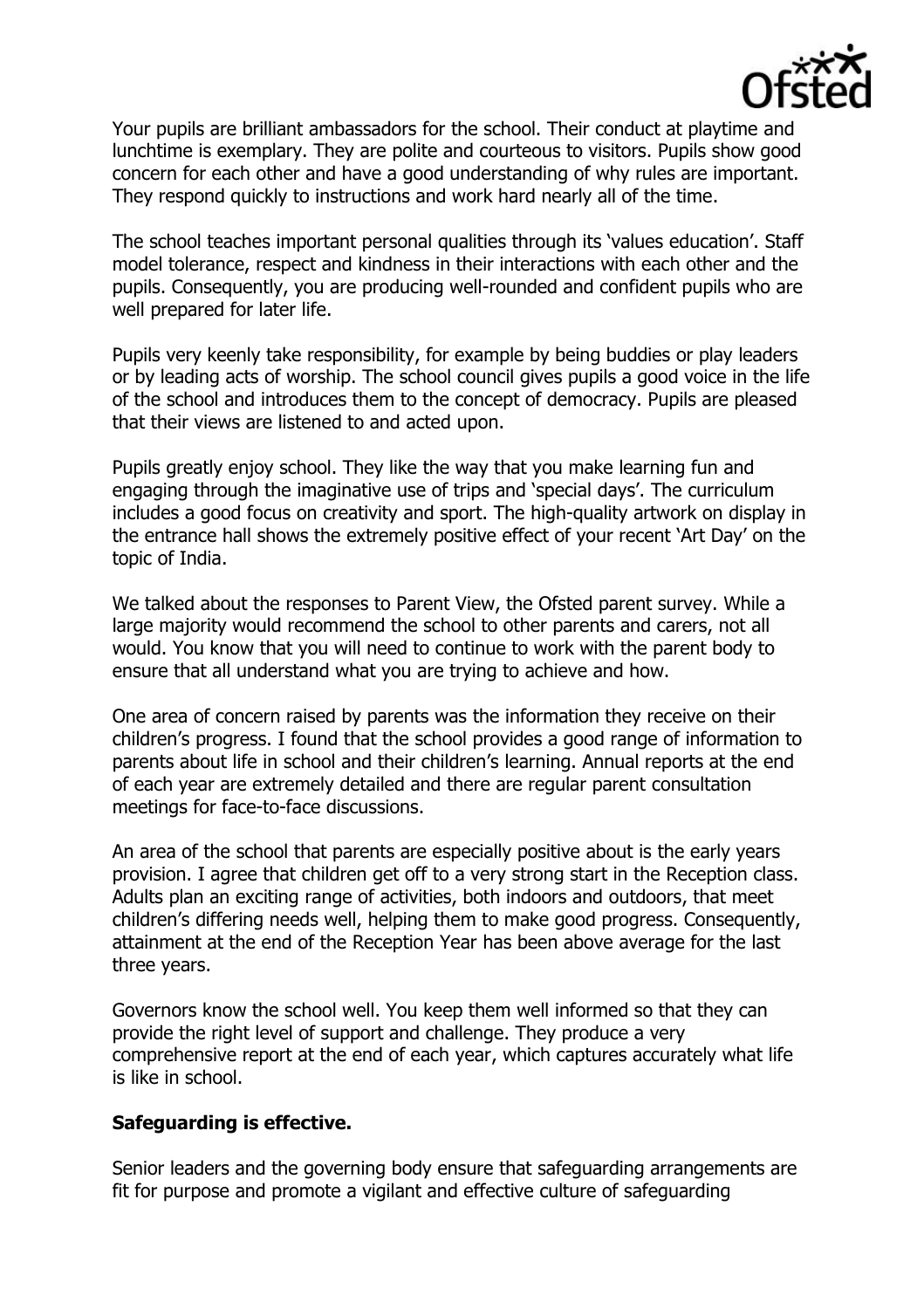

throughout the school. Policies and vetting procedures for staff are reviewed systematically and systems to check visitors are rigorous. Teaching, support and administrative staff are well trained and vigilant in looking for potential problems. Both governors and staff carry out regular reviews of the school's policies and adapt them when needed.

Parents are very happy with the quality of care provided by the school. Pupils are very clear that they are kept safe. They know how to avoid danger outside school. For example, older pupils explain knowledgably that some social media sites have age limits and why it is important to stick to these.

# **Inspection findings**

- At the start of the inspection, we met together to confirm the key lines of enguiry for my day in school.
- The first of these was how well the curriculum meets the needs of pupils. I wanted to look at this because you have several mixed-age classes. I found that you have effectively adapted the curriculum in the current year to take account of your increased intake and the subsequent changes in the make-up of classes. This has ensured that there is good coverage of the curriculum.
- Teachers' planning is thorough and generally takes good account of the differing needs of pupils or groups of pupils. However, there are variations in the quality of pupils' work in history and geography. While these subjects are taught regularly, work is not always sufficiently challenging for all groups of pupils or of a consistently high quality to enable pupils to develop a full range of skills, knowledge and understanding. We agreed that this is an area you should focus on improving.
- My second line of enquiry looked at the progress of boys, especially in mathematics, in key stage 1. This was a focus because there was a comparatively large gap in the attainment of boys in national assessments at the end of Year 2 in 2017.
- $\blacksquare$  I looked in detail at the progress of boys and girls across the school. It is clear that the differences in the attainment of boys and girls from year to year reflect the different nature of year groups rather than any weaknesses in provision.
- I sampled a range of books from different year groups and could see that boys and girls make the same progress over time in English and mathematics. While boys in Year 2 in 2017 attained less well than girls, this reflected lower starting points. These pupils are being supported well in Year 3 to help them catch up. This is being managed well by the skilled inclusion coordinator.
- We also agreed to check whether teaching provided the right levels of challenge for pupils. This was identified as an area for improvement in the last inspection.
- Our visits to lessons, school data and a scrutiny of books show that teaching is suitably challenging, including for the most able, and enables pupils to make good progress, especially in reading and writing.
- Your own data shows that pupils' progress in mathematics is slightly slower than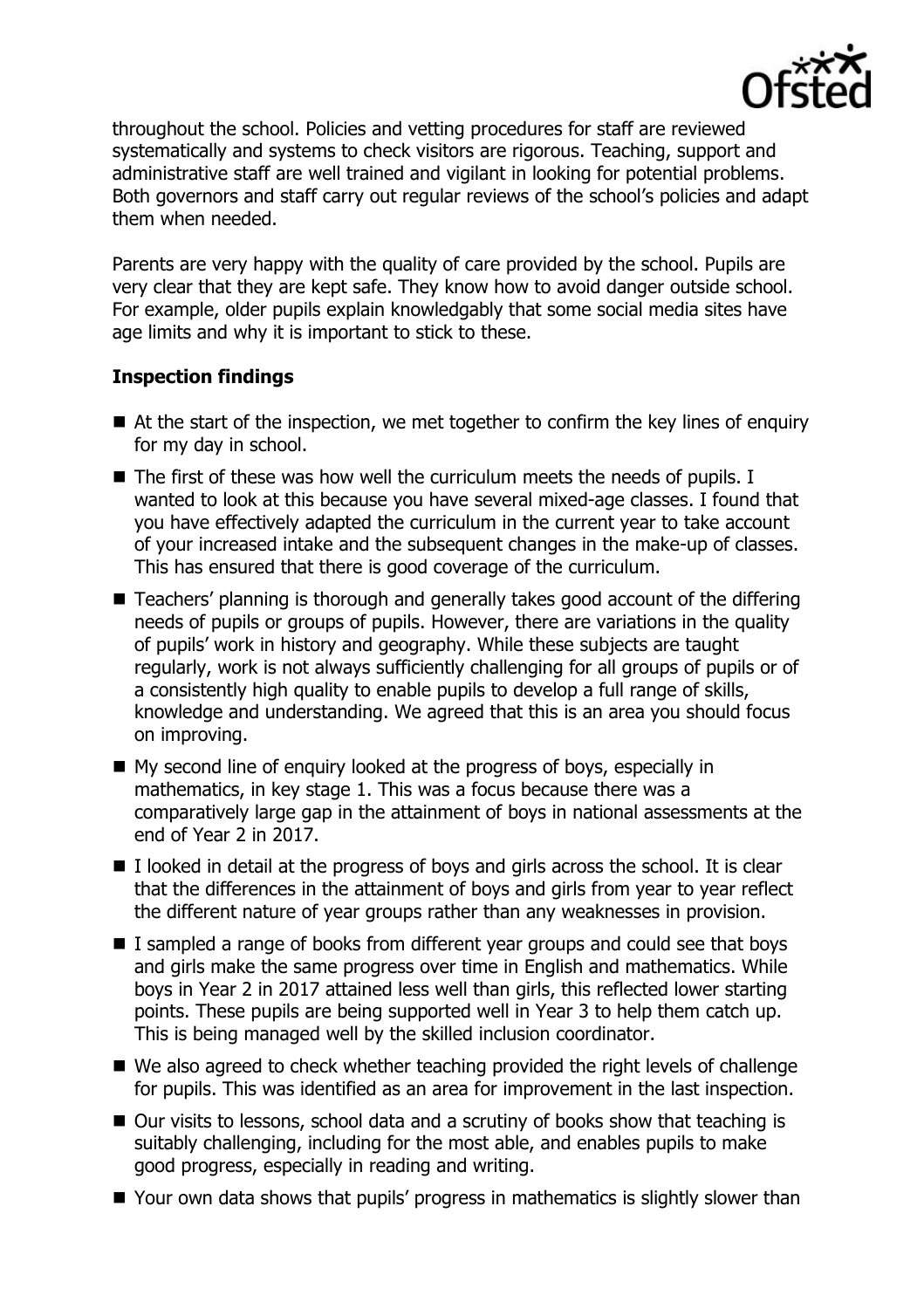

progress in reading and writing. This is because the subject has a lower profile around school in displays and through the provision of specific working areas. In addition, teachers do not make consistently strong use of available resources to enable pupils in key stage 1 and lower key stage 2 to practise and reinforce new skills and concepts. Senior leaders had already identified this issue for themselves in recent visits to lessons.

- As part of this focus, I also looked at homework because not all parents are happy with current arrangements. You talked to me about how the school has adapted homework in the current year and continues to tweak it to take account of the views of parents. I found, and pupils confirmed, that most homework is interesting and engaging. It is well linked to topics being taught in class and often involves practical activities, such as making models or carrying out research. This is the aspect of homework that is most enjoyed by pupils. As one commented, 'Our new homework is fun!'
- You asked me to look at the impact of your middle leadership team because this has been a recent school focus.
- I found that middle leaders in English and mathematics have a good effect on learning. They play a good part in monitoring provision and improving teaching. The drive for improvement has been especially effective in English. Initiatives such as the introduction of different ways of encouraging pupils to read more regularly and activities such as a focus on improving their vocabulary through the 'Word of the Week' are ensuring that progress is especially strong in reading and writing.
- Leadership in subjects beyond English and mathematics is developing well. In science, history and geography, new leaders have already got a clear picture of what they need to improve. A good start has been made to securing this, for example by introducing new assessment systems in these subjects so that progress can be monitored more closely than in the past.
- $\blacksquare$  Finally, as part of my checks on safeguarding, I looked at how well the school tackles bullying. This was a concern raised by some parents.
- The school has good systems for tackling bullying or falling out. Pupils confirm this. They said that there is occasional falling out but they are very confident that any problems will be sorted out quickly by staff. Consequently, they said that they feel safe in school and know who to turn to if they have a worry. As one commented, 'If you have a problem you can tell an adult and they will help you to find a solution.'

# **Next steps for the school**

Leaders and those responsible for governance should ensure that:

- $\blacksquare$  pupils make as consistently good progress in mathematics as they do in reading and writing
- $\blacksquare$  pupils' work in history and geography provides the right level of challenge for